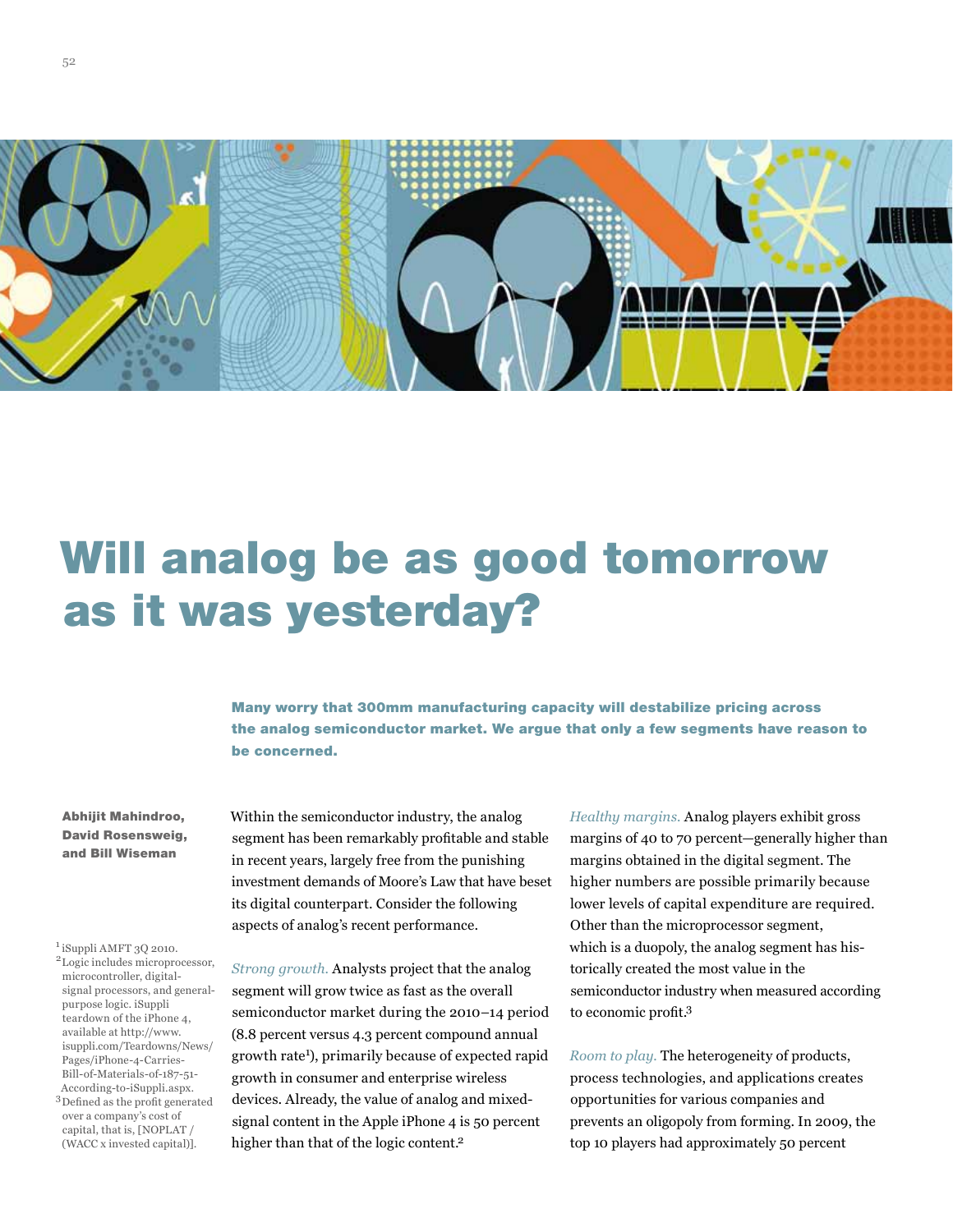

market share in the analog segment, compared with 80 percent share for the top 10 in logic and 90 percent in memory.

*Stability.* Market share for most analog players has remained relatively constant over the last decade. Analog design is an art as much as a science. Design talent remains a barrier to entry, as it takes 5 to 10 years to train strong designers.

### The 300mm challenge

The most significant development within the industry over the past 18 months has been the move of several industry players to establish fabrication capacity for 300mm wafers. This development has proceeded from an understanding that a successful transition from 200mm to 300mm wafers could lead to a 20 to 30 percent reduction in front-end-manufacturing costs for analog and mixed-signal products, resulting in a 10 to 15 percent reduction in per-unit die costs. Many are now asking whether the development of 300mm capacity will alter the stability that analog has enjoyed, by triggering a new wave of capital investment as players seek to remain cost competitive. In our view, the effects of the transition to 300mm will be real, but they will be confined to selected segments and not affect the analog industry overall.

In late 2009, Texas Instruments (TI) announced the \$172.5 million purchase from bankrupt DRAMmaker Qimonda AG of 300mm tools capable of producing approximately 20,000 12-inch wafer starts per month (WSPM). Once its bid gained approval, TI shipped these tools to its facility in Richardson, Texas, known as "RFAB," targeting the manufacture of high-volume analog products. At approximately \$550 million for 20,000 WSPM capacity, TI paid roughly 35 percent of greenfield costs (assuming greenfield costs

of \$80 million per 1,000 12-inch WSPM capacity). This is consistent with TI's own statement that it expects RFAB to break even at 30 to 35 percent utilization.

A little over a year later, in mid-2010, TI acquired two fabs from bankrupt NOR-flash manufacturer Spansion in Aizu-Wakamatsu, Japan. One of these was a 300mm facility, from which TI shipped additional tools to RFAB.

Around the same time, in the summer of 2010, Maxim entered into a 300mm foundry alliance with Taiwan's Powerchip Semiconductor Corporation. Maxim qualified a 180nm Bipolar-CMOS-DMOS process, used in powermanagement chips, in Powerchip's 300mm fabrication facility and began shipping product in November 2010.

### The advantages and limits of 300mm Advantages

Many are concerned that 300mm manufacturing in analog portends a costly and value-destroying cycle of large investments that the memory, microprocessor, and logic segments have already endured. Some players certainly have reason to watch these developments closely. As illustrated in Exhibit 1, the transition to 300mm manufacturing is most economical for high-volume products (such as analog application-specific standard products, power-management chips, and so on), which have sufficient revenue per stockkeeping unit to justify the nonrecurring engineering costs associated with requalifying the process on 300mm wafers.

The high volume requirement follows from the large number of die per wafer in 300mm manufacturing. For example, on a 250nm BiCMOS process (typically used for analog amplifiers)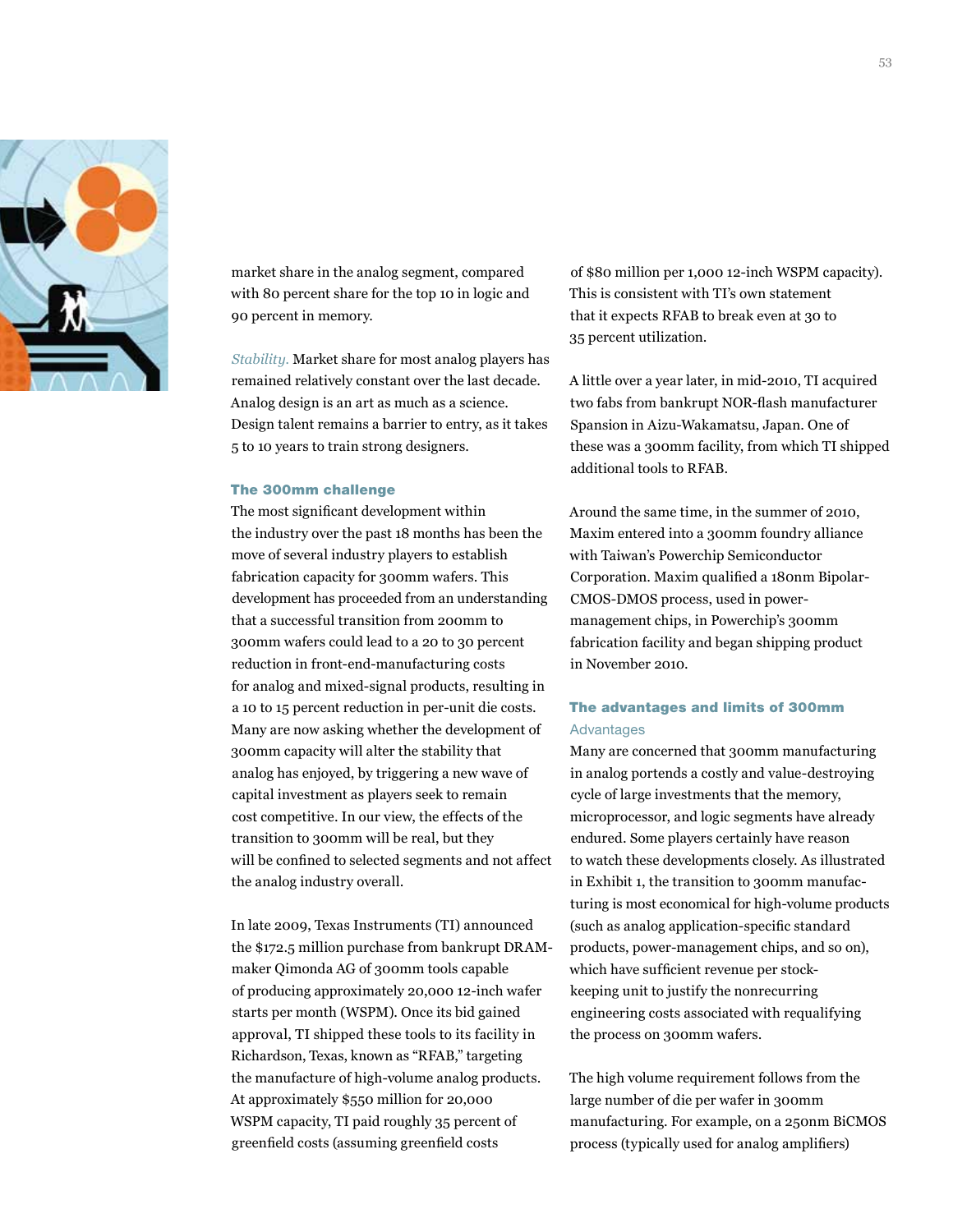# Exhibit 1 The transition to 300mm manufacturing is most economical for high-volume products.

| Likely not affected by<br>300mm manufacturing | Likely affected by<br>$(\$, \%) =$ (Revenue in $\$$ billion for 2010,<br>300mm manufacturing<br>2010-14 compound annual growth rate) |                                      |                             |                                          |                                 |                                |                                 |                                                                   |                                                         |                                    |                      |                                                              |
|-----------------------------------------------|--------------------------------------------------------------------------------------------------------------------------------------|--------------------------------------|-----------------------------|------------------------------------------|---------------------------------|--------------------------------|---------------------------------|-------------------------------------------------------------------|---------------------------------------------------------|------------------------------------|----------------------|--------------------------------------------------------------|
|                                               | Linear voltage<br>regulators                                                                                                         |                                      |                             | Switching voltage<br>regulators          |                                 | PM interface<br>$($0.9, 7\%)$  |                                 |                                                                   |                                                         |                                    |                      | \$71.2,19%                                                   |
| Power-<br>management<br>integrated circuit    | DC-DC<br>$($1.8, 10\%)$<br><b>LDO</b><br>$($1.3, 10\%)$                                                                              |                                      |                             | DC-DC (\$4.1, 13%)<br>AC-DC (\$1.3, 13%) |                                 | Volt.<br>ref.<br>\$1.5,<br>11% |                                 | Switching controllers<br>$( $3.1, 9\%)$<br>Drivers/smart switches |                                                         |                                    |                      |                                                              |
|                                               |                                                                                                                                      |                                      |                             |                                          |                                 |                                |                                 |                                                                   | $($1.7, 9\%)$<br>Charge control/others<br>$($1.8, 9\%)$ |                                    |                      | $$17.5, 11\%$                                                |
| Transistors and<br>diodes                     | Transistors and diodes (\$4.1, 6%)                                                                                                   |                                      |                             |                                          |                                 |                                |                                 |                                                                   |                                                         |                                    |                      | \$4.1, 6%                                                    |
| Power discretes                               |                                                                                                                                      | BJTs (\$1.2, -14%)                   | Rectifier/diode (\$2.9, 6%) |                                          | Low-voltage MOSFET (\$3.7, 14%) |                                |                                 |                                                                   | <b>IGBT</b> modules<br>$($1.8, 9\%)$                    |                                    | \$14.3,9%            |                                                              |
|                                               |                                                                                                                                      | Thyristors (\$0.7, 6%)               |                             | $($3.3, 11\%)$                           |                                 |                                | Medium- and high-voltage MOSFET |                                                                   |                                                         | <b>IGBT</b> chips<br>$($0.7, 5\%)$ |                      |                                                              |
| Data converters                               | A<br>B                                                                                                                               |                                      |                             | $\mathbf C$                              |                                 |                                |                                 | D                                                                 | Е                                                       | F                                  |                      | \$3.4, 7%                                                    |
| Amplifiers/<br>comparators                    | G                                                                                                                                    | н                                    |                             | п                                        |                                 |                                | J                               |                                                                   | κ                                                       | L                                  |                      | $$3.2, 8\%$                                                  |
| Interface                                     | M                                                                                                                                    | N                                    |                             | $\mathbf{o}$                             |                                 |                                |                                 | P<br>Q                                                            |                                                         | $\mathbf R$                        |                      | \$2.6, 8%                                                    |
| Radio frequency                               |                                                                                                                                      |                                      |                             | S                                        |                                 |                                | т                               | U                                                                 | v                                                       | W                                  |                      | $$2.0, 6\%$                                                  |
| Sensors                                       |                                                                                                                                      | Pressure<br>$($0.6, 11\%)$           |                             | Acceleration and yaw (\$1.6, 14%)        |                                 |                                |                                 |                                                                   | Magnetic field<br>$($1.0, 12\%)$                        |                                    |                      | \$3.4, 13%                                                   |
| ASIC/ASSP                                     | Wired<br>\$1.7.<br>7%                                                                                                                |                                      |                             | Handsets (\$5.2, 4%)                     |                                 |                                | Consumer<br>(\$2.9, 5%)         | Data proc.<br>$($2.9, 7\%)$                                       |                                                         | Auto<br>$($3.2, 4\%)$              |                      | Others<br>(\$0.1, 13%)<br>Temporary<br>(S0, 7%)<br>\$20.7,8% |
|                                               |                                                                                                                                      |                                      |                             | Other wireless (\$3.7, 19%)              |                                 |                                |                                 |                                                                   |                                                         |                                    |                      | Industrial<br>$($1.1, 2\%)$                                  |
| <b>Wired</b>                                  |                                                                                                                                      |                                      | <b>Wireless</b>             |                                          | <b>Consumer</b>                 |                                | Data proc.                      |                                                                   |                                                         | Auto                               |                      | <b>Industrial</b>                                            |
| $\mathsf{A}$ (\$0.2, 3%)<br>Data converters   |                                                                                                                                      |                                      | $B$ (\$0.8, 15%)            |                                          | $C$ (\$0.9, 3%)                 |                                | $D$ (\$0.6, 4%)                 |                                                                   | $E$ (\$0.3, 5%)                                         |                                    | <b>F</b> (\$0.5, 7%) |                                                              |
| Amplifiers/comparators                        |                                                                                                                                      | $G$ (\$0.2, 10%)<br>$H$ (\$0.7, 19%) |                             |                                          |                                 |                                | $(60.9, 3\%)$                   |                                                                   | $J$ (\$0.5, 4%)                                         | <b>K</b> (\$0.2, 5%)               |                      | $L$ (\$0.7, 5%)                                              |
| Interface                                     |                                                                                                                                      | <b>M</b> (\$0.2, 7%)                 | $N$ (\$0.5, 21%)            |                                          | $\bullet$ (\$0.8, 4%)           |                                |                                 | $P$ (\$0.4, 3%)                                                   |                                                         | $Q$ (\$0.3, 3%)                    |                      | <b>R</b> (\$0.4, 7%)                                         |
| Radio frequency                               |                                                                                                                                      |                                      |                             | $\bullet$ (\$1.0, 10%)                   |                                 | $T$ (\$0.4, 2%)                |                                 | $U$ (\$0.1, -1%)                                                  |                                                         | $V$ (\$0.1, 3%)                    |                      | $W$ (\$0.4, 2%)                                              |

<sup>1</sup>Total may not sum due to rounding.

Source: iSuppli, 2010; McKinsey AMS database, 2008; *O-S-D report*, IC Insights, 2010; Gartner, 2010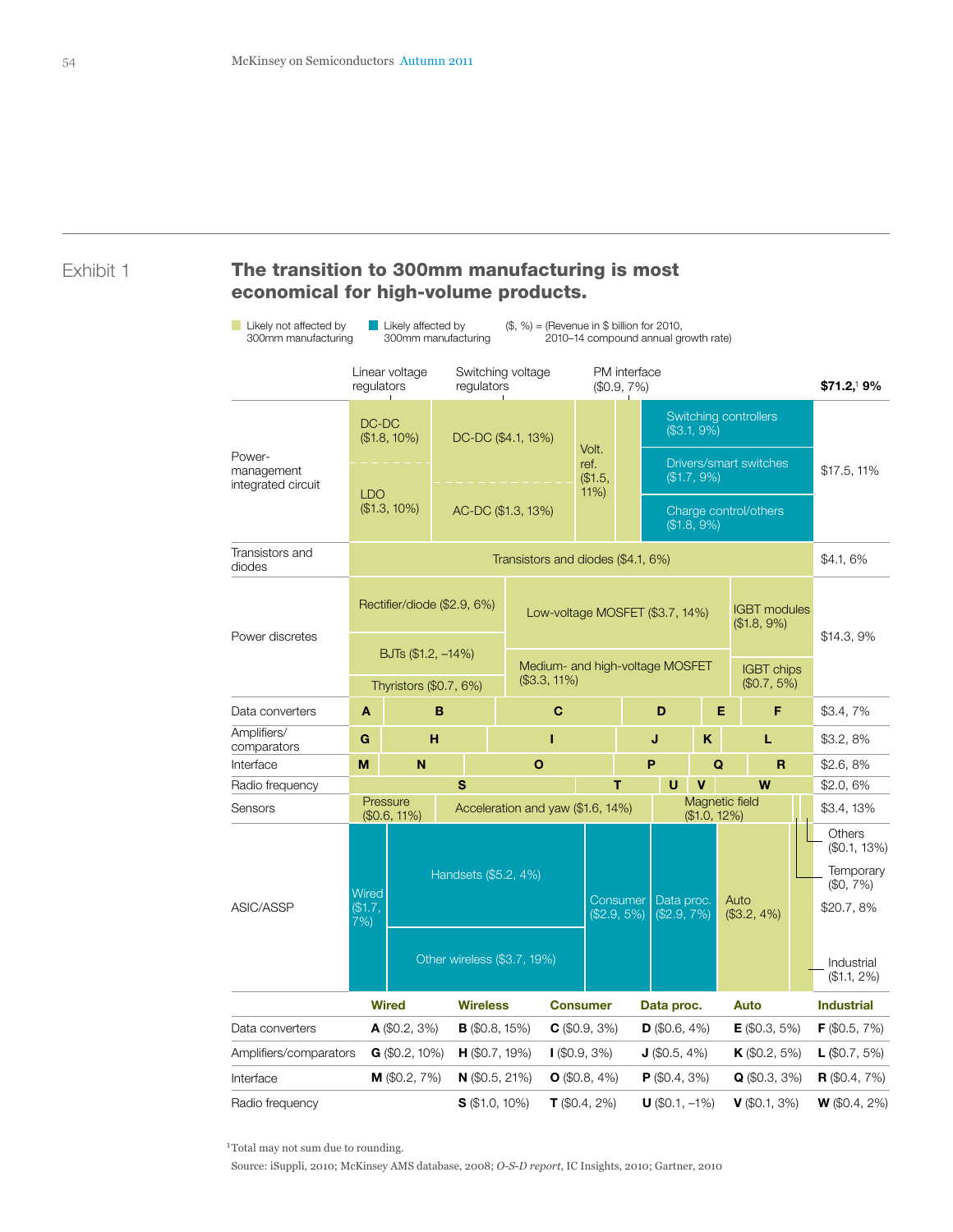# Exhibit 2 **The 2009 capacity cost curve for RFAB's relevant** analog market shows that the increase in supply would not fundamentally alter pricing.



1 Wafer starts per month.

Source: iSuppli Competitive Landscaping Tool 2010; SEMI World Fab Watch, May 2010; literature search; McKinsey analysis

used to manufacture a 4mm x 4mm die, a batch of 25 300mm wafers translates into 100,000 die, versus approximately 45,000 die for the same number of 200mm wafers. This factor increases further if 300mm manufacturing results in lower node width, which decreases die size.

The consumer and wireless segments are particularly attractive for 300mm manufacturing, since these segments traditionally have thinner margins due to higher competitive intensity and often use digital techniques to implement analog features, enabling these products to benefit substantially from the cost reductions that a transition to 300mm (and the node reduction that typically accompanies this transition) provides.

#### Limits

Industry segments or products outside these areas, however, are not likely to be significantly affected by 300mm manufacturing. Exhibit 1 shows that 300mm manufacturing could affect approximately one-third of the total analog and mixed-signal semiconductor revenue pool: in 2010 the potentially affected segments accounted for \$22 billion of the \$71 billion total. Furthermore, the existing 300mm players are not expected to fully exploit this potential anytime soon. Even after complete fitting out, TI's RFAB could drive approximately \$3 billion in revenue—that is, less than 15 percent of the revenue for segments potentially affected by the shift to 300mm. Maxim is a significantly smaller player in this area.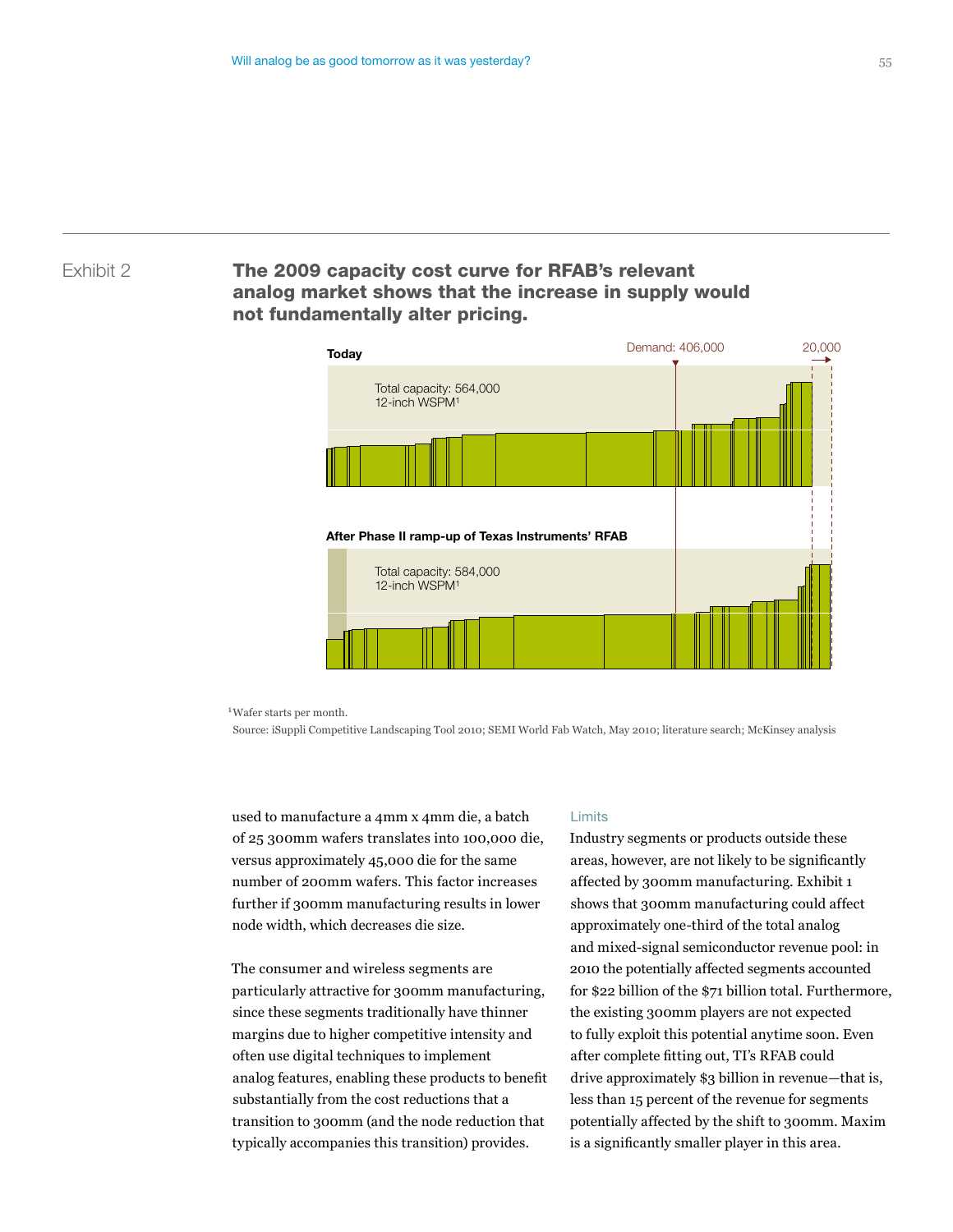A number of factors come into play that will define the limits of the transition to 300mm.

- First, at 20,000 WSPM capacity, RFAB will represent only 4 percent additional capacity in the high-volume analog market during the first phase of its ramp-up. The cost curve in Exhibit 2 suggests that a 4 percent increase in supply would not be enough in the near term to alter market pricing fundamentally across the potentially affected segments. Once RFAB is operating at full capacity, it will eventually be able to account for approximately 15 percent of overall capacity.
- Second, TI itself is not yet committed to a complete transition to 300mm manufacturing. Among the two fabs purchased from Spansion in mid-2010 is one 200mm facility that TI plans to continue

running at 0.3 micron for high-performance products (such as data converters and power amplifiers).4 In addition, in early 2010, TI agreed to acquire rival National Semiconductor in a \$6.5 billion all-cash deal; 90 percent of National's product mix is high-performance 200mm analog chips.

• Third, while larger-diameter wafers are typically more cost effective, individual fab performance matters. Exhibit 3 presents our analysis of cash costs per layer, revealing that while the best-performing 200mm fabs outperform 150mm fabs, 150mm fabs outperform the worstperforming 200mm fabs. We expect that a similar dispersion will emerge between 300mm and 200mm fabs, with the best 200mm fabs outperforming the less efficient among 300mm fabs.

4http://www.eetimes.com/ electronics-news/4204587/ TI-buys-two-fabs-from-Spansion-Japan.

# Exhibit 3

# An analysis of cash costs for a range of fabs demonstrates that individual fab performance matters.

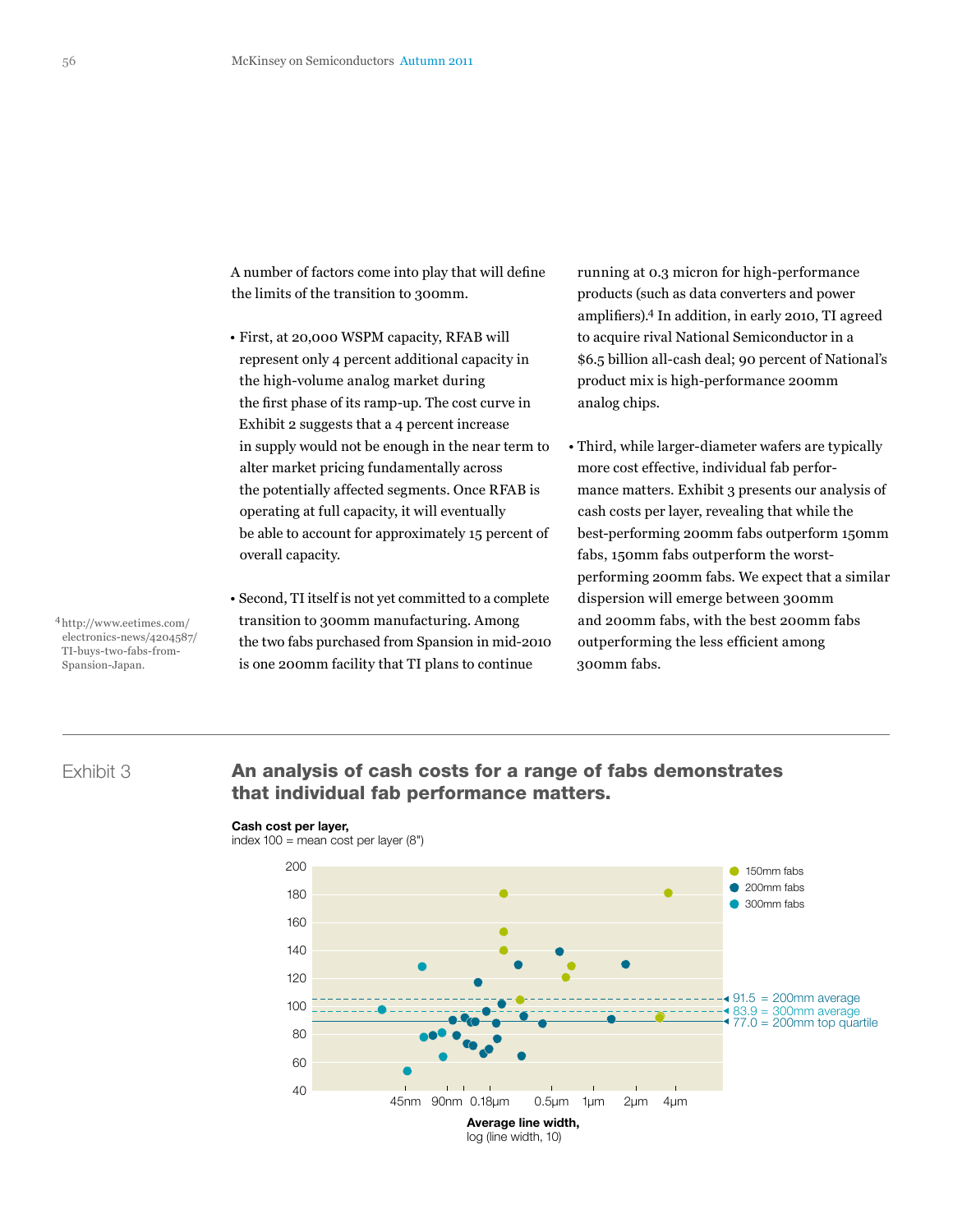• Finally, improvements in wafer-manufacturing costs have a smaller impact on the gross margin of analog than of logic products. To begin with, as noted, analog products typically enjoy higher gross margins than memory and logic products. Analog products also have higher back-end costs as a proportion of total costs, as illustrated in Exhibit 4. Assuming an analog gross margin of 60 percent and an equal split between front-end and back-end costs, wafer costs will constitute approximately 20 percent of revenue for an analog product, versus 40 to 50 percent of revenue for typical logic products with gross margins of approximately 40 percent.

## For affected players, a path to a successful response

For affected analog players, it will be cold comfort that some of their colleagues do not need to worry

about 300mm manufacturing. For integrated device manufacturers that play in products or segments affected by its introduction, the time has come to examine strategic options. We believe that a path to a successful response will involve three steps.

First, players must consider their high-volume analog portfolio and understand precisely what a transition to 300mm manufacturing will mean for them. Do they need to pursue a 300mm strategy? If so, can this best be done independently or in an alliance? A detailed cost-benefit analysis should assess potential benefits from larger wafer sizes, node shrinkage, and die-size reduction against the cost, schedule, and risk implications of a process transition.

Second, players must closely follow the market's evolution. In this area, a number of key questions

# Exhibit 4 **Analog products have higher back-end costs** as a proportion of total costs.



#### Test represents a higher % of back-end cost for analog and discrete

#### Test cost breakdown<sup>1</sup>

Other materials 1 2 Dry pack, tape, reeling **Depreciation** 10

#### Assembly cost breakdown

Labor, utilities, maintenance **Depreciation** 10 10

**Materials** 20

"The ROI2 on packaging improvements is higher than the ROI on front-end improvements . . . improved thermal dissipation in the packaging allows the supplier to shrink the die size (and save on the front end) while still dissipating an equivalent amount of heat in a smaller area"

> —Vice president of packaging at an integrated device manufacturer

<sup>1</sup>Total may not sum due to rounding. 2Return on investment. Source: Expert interviews